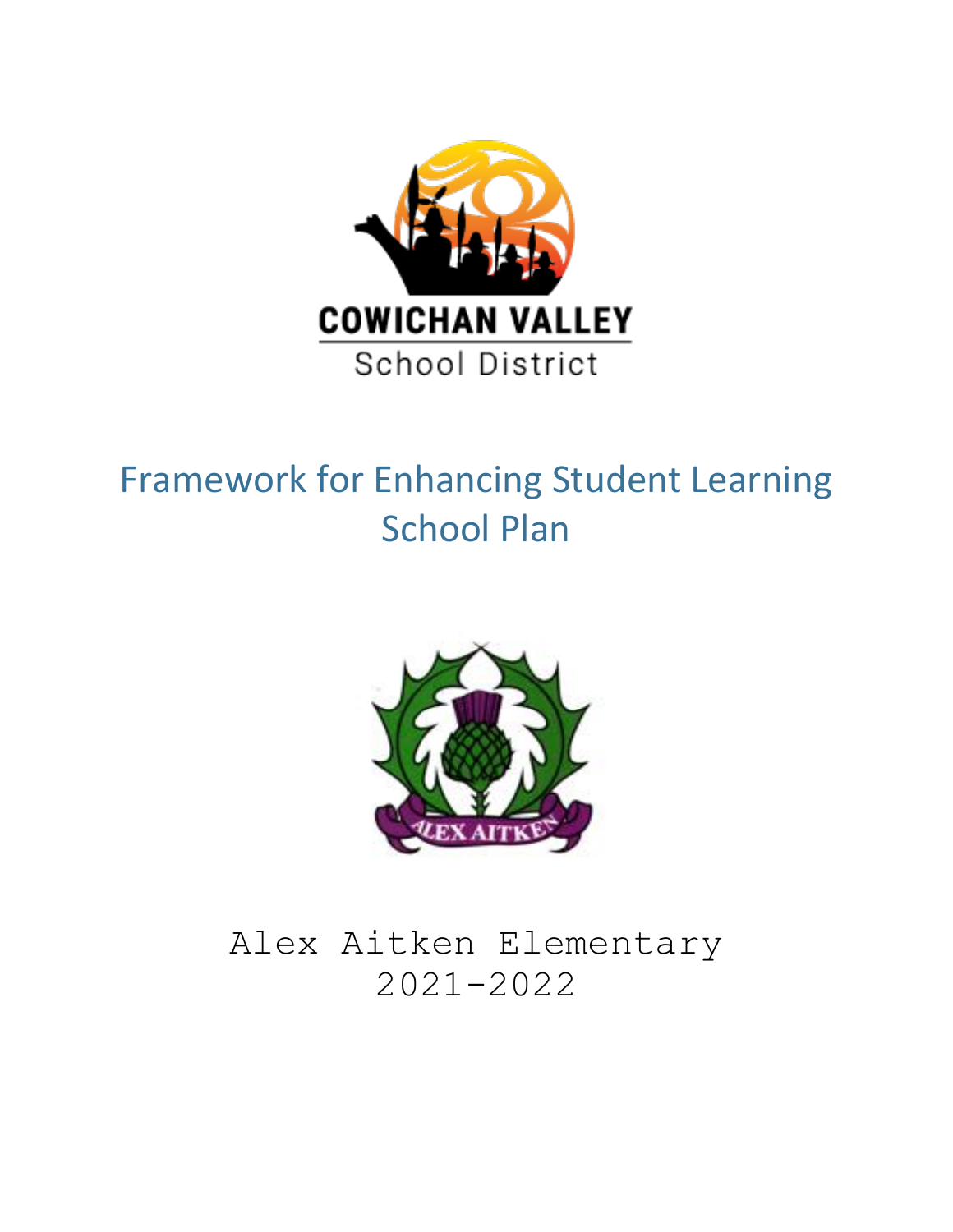#### **Our Story**

Alex Aitken Elementary is located on the traditional lands of the Quw'utsun people in a tranquil rural setting within the Cowichan Valley. Alex Aitken has a population of 215 students from K-7. Our school is currently organized in 10 divisions; the majority being combined grade level classes. Our school hosts a before and after school program, operated by Just4Kids. A significant proportion of our students are from families of middle and high income.

Strengths of Alex Aitken school include:

- a strong sense of school community
- well established traditions
- positive connections to our local community
- high levels of student social responsibility
- holistic support of children
- staff collegiality
- a variety of curricular and extracurricular activities
- an active and supportive parent community.

Alex Aitken students have traditionally demonstrated high levels of achievement in all areas. Our students demonstrate high levels of social responsibility and participate willingly in all areas of school life. Past learning frameworks have focused on self-regulation, social responsibility, numeracy and literacy.

#### **Our Learners**

Strengths and Stretches:

Students at Alex Aitken have a strong sense of connectedness within our learning community. Participation and engagement in classroom activities is high and students have a desire to succeed and do their best. Student Learning Survey data shows that students feel safe and supported by many staff members. Students regularly show empathy, kindness and support for one another.

Our students have traditionally demonstrated high levels of achievement. However, recent data (DWW, DART, ESS, PM Benchmarks, Report Cards) indicates that students are in need of focused literacy support with the 5 critical reading components (fluency, phonics, phonological awareness, text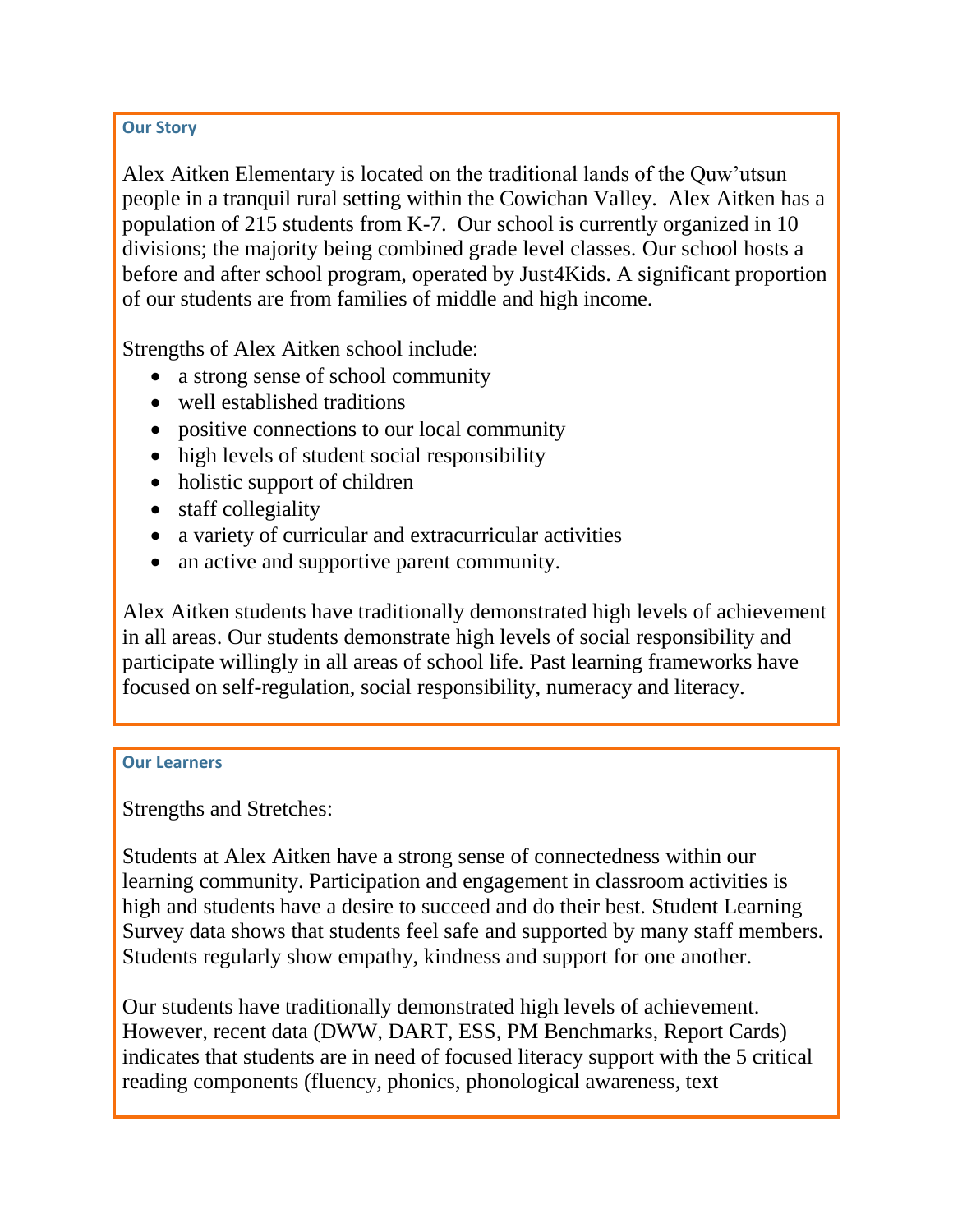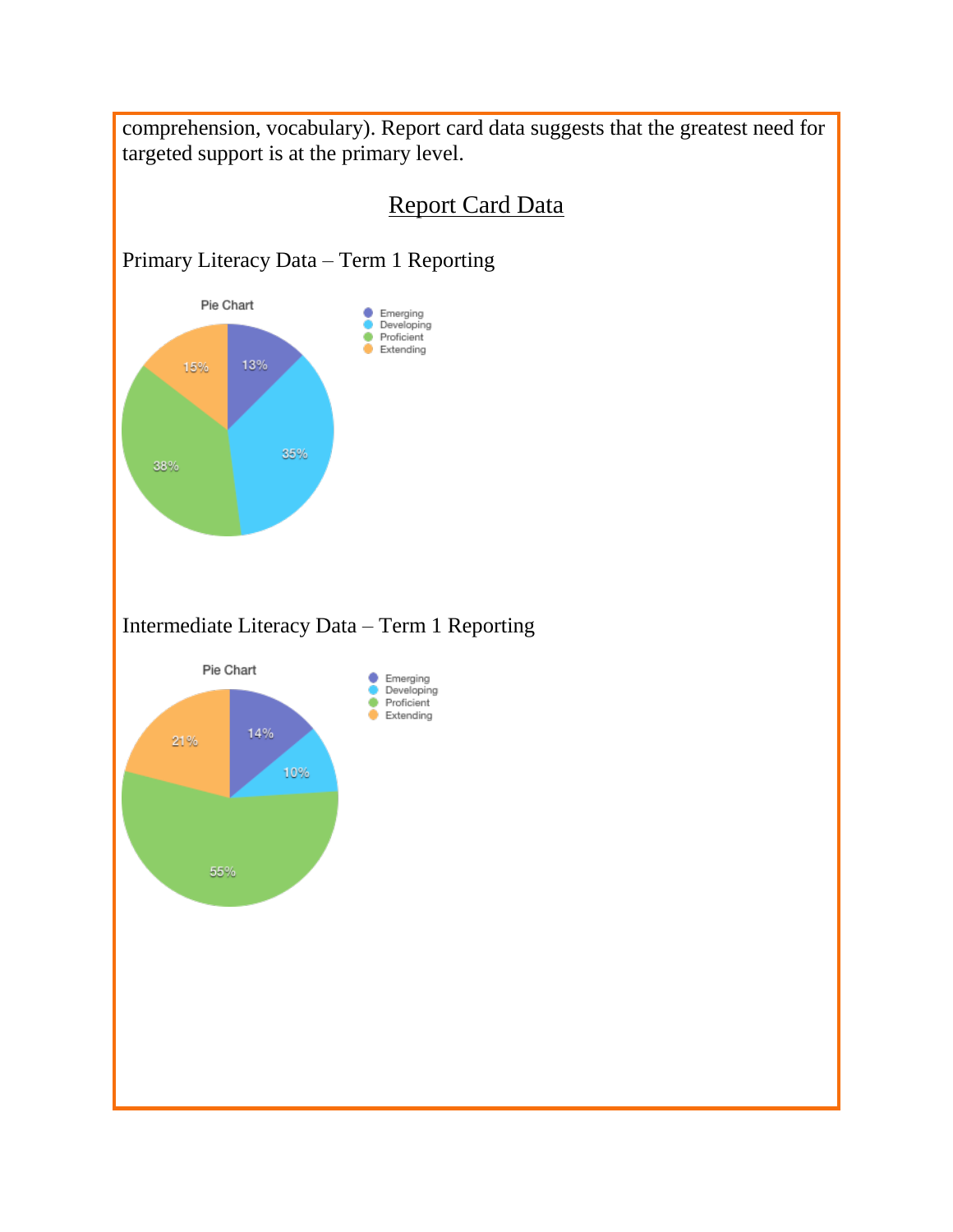In addition, staff have identified a trend of increasing student social-emotional struggles and decreasing ability to self-regulate. Our teachers have anecdotally noted increased anxiety and self-regulatory struggles in our students and a need for more social emotional learning and strategies. Student Learning Survey data indicates a need to support the social emotional needs of our students.

### Student Learning Survey Data

Percentage of students who feel they are learning how to care for their mental health.

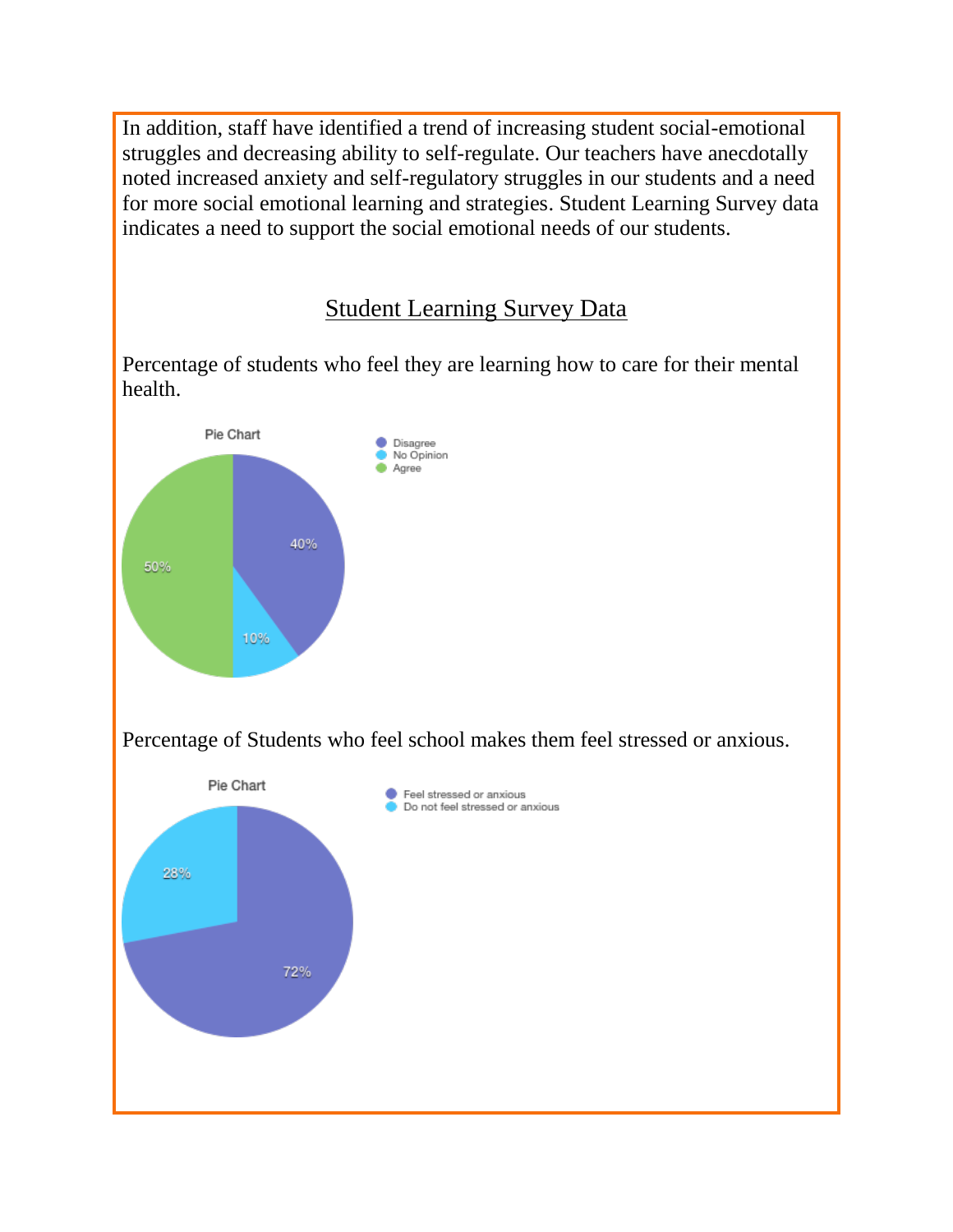#### **Our Goals**

In the Spring of 2021 staff identified two focus areas that would enhance student learning:

1. Supporting the social-emotional needs/health of students and their ability to self-regulate.

Actions:

- Provide opportunities for staff to take part in self-regulation professional development (lectures and discussions on self-regulation, brain development, childhood trauma and complex behaviour).
- Implementing school wide self-regulation activities and strategies for all students with a focus on trauma informed practice.
- Zones of regulation training for all staff and implementation of common language and approaches.
- CALM and EASE training for all staff and the implementation of student anxiety strategies.

Measures:

- Social responsibility data.
- Office referral data.
- Attendance and report card data.
- Student Learning Survey.
- Student attendance data.
- School Based Team referral data.
- Counsellor data.
- Antidotal data from teachers regarding student engagement and participation.

2. Improve the literacy skills of students (particularly at the primary level) by focusing on the five critical reading components (phonemic awareness, phonics, fluency, vocabulary, comprehension).

Actions:

• Provide collaboration and learning time for staff that focusses on developing/enhancing student literacy. This includes the use of PLC time, NID and Pro-D day opportunities.